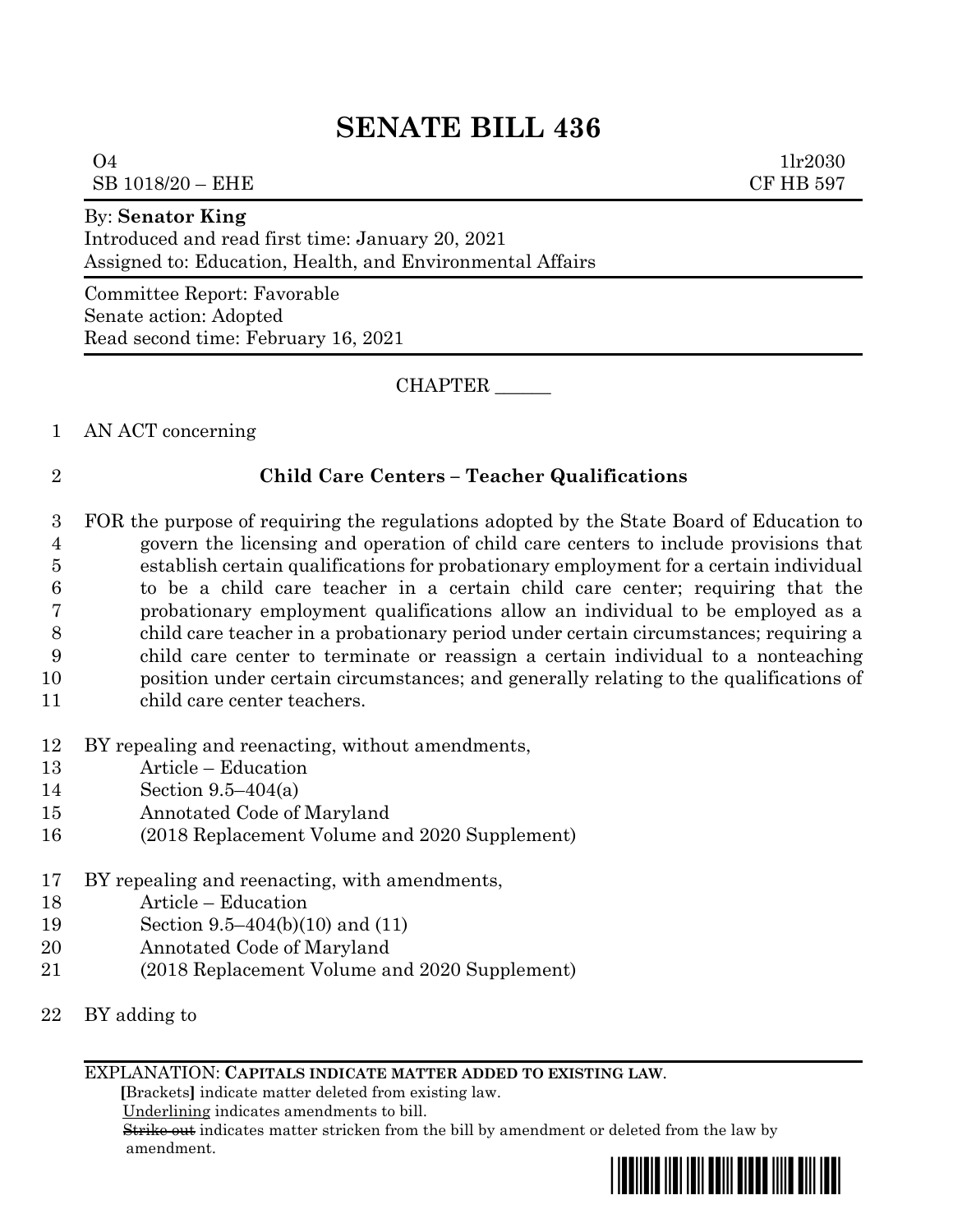**SENATE BILL 436**

| 1<br>$\overline{2}$<br>$\boldsymbol{3}$<br>4 | Article – Education<br>Section 9.5–404(b)(12) and (c)<br>Annotated Code of Maryland<br>(2018 Replacement Volume and 2020 Supplement)                                                                                                                                                                                                                                          |
|----------------------------------------------|-------------------------------------------------------------------------------------------------------------------------------------------------------------------------------------------------------------------------------------------------------------------------------------------------------------------------------------------------------------------------------|
| 5<br>6                                       | SECTION 1. BE IT ENACTED BY THE GENERAL ASSEMBLY OF MARYLAND,<br>That the Laws of Maryland read as follows:                                                                                                                                                                                                                                                                   |
| 7                                            | <b>Article - Education</b>                                                                                                                                                                                                                                                                                                                                                    |
| 8                                            | $9.5 - 404.$                                                                                                                                                                                                                                                                                                                                                                  |
| 9<br>10                                      | The State Board shall adopt rules and regulations for licensing and operating<br>(a)<br>child care centers.                                                                                                                                                                                                                                                                   |
| 11                                           | These rules and regulations shall:<br>(b)                                                                                                                                                                                                                                                                                                                                     |
| 12<br>13<br>14<br>15<br>16                   | Require a child care center to have a written emergency<br>(10)<br>(i)<br>preparedness plan for emergency situations that require evacuation, sheltering in place, or<br>other protection of children, such as in the event of fire, natural disaster, or other<br>threatening situation that may pose a health or safety hazard to the children in the child<br>care center; |
| 17                                           | Require the plan under item (i) of this item to include:<br>(ii)                                                                                                                                                                                                                                                                                                              |
| 18                                           | A designated relocation site and evacuation route;<br>1.                                                                                                                                                                                                                                                                                                                      |
| 19<br>20                                     | 2.<br>for notifying parents or other<br>Procedures<br>adults<br>responsible for the child of the relocation;                                                                                                                                                                                                                                                                  |
| 21<br>22                                     | Procedures to address the needs of individual children,<br>3.<br>including children with special needs;                                                                                                                                                                                                                                                                       |
| 23<br>24                                     | Procedures for the reassignment of staff duties during an<br>4.<br>emergency, as appropriate; and                                                                                                                                                                                                                                                                             |
| 25<br>26                                     | Procedures for communicating with local emergency<br>5.<br>management officials or other appropriate State or local authorities; and                                                                                                                                                                                                                                          |
| $27\,$<br>28                                 | Require a child care center to train staff and ensure that staff are<br>(iii)<br>familiar with the plan; [and]                                                                                                                                                                                                                                                                |
| 29<br>30                                     | Require a child care center to have window coverings in accordance with<br>(11)<br>§ 5–505 of the Family Law Article; AND                                                                                                                                                                                                                                                     |
| 31<br>$32\,$                                 | (12) SUBJECT TO SUBSECTION (C) OF THIS SECTION, ESTABLISH<br>PROBATIONARY EMPLOYMENT QUALIFICATIONS FOR AN INDIVIDUAL WHO IS                                                                                                                                                                                                                                                  |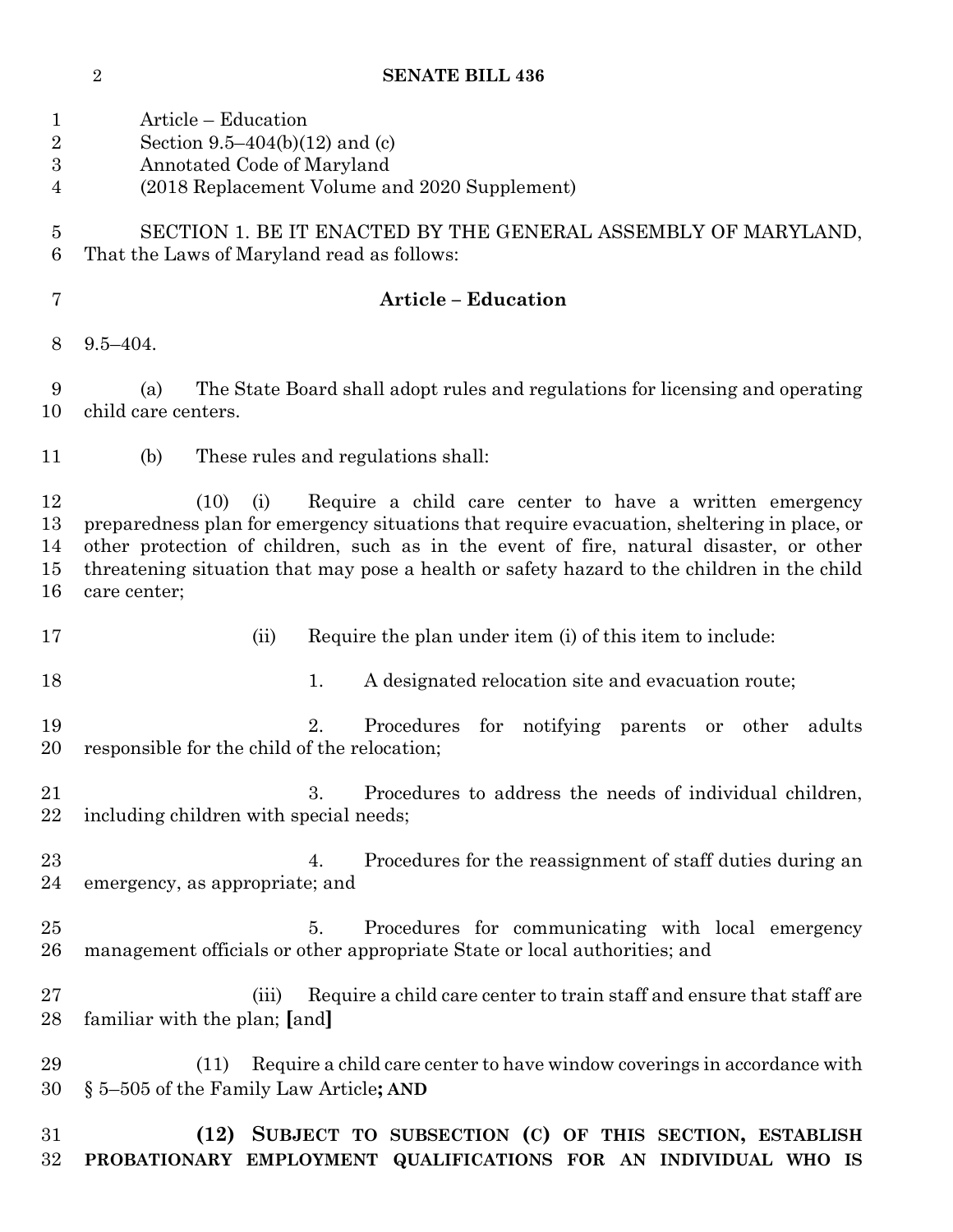**SENATE BILL 436** 3

 **APPLYING FOR THE FIRST TIME TO BE A CHILD CARE TEACHER IN A CHILD CARE CENTER IN THE STATE THAT SERVES PRESCHOOL OR SCHOOL–AGE CHILDREN WHO ARE AT LEAST 3 YEARS OLD**. **(C) (1) THE PROBATIONARY EMPLOYMENT QUALIFICATIONS ESTABLISHED UNDER SUBSECTION (B)(12) OF THIS SECTION SHALL ALLOW AN INDIVIDUAL TO BE EMPLOYED AS A CHILD CARE TEACHER DURING A PROBATIONARY PERIOD IF THE INDIVIDUAL: (I) 1. IS ENROLLED IN APPROVED PRE–SERVICE TRAINING; 2. SUCCESSFULLY COMPLETES THE REQUIRED 90 HOURS OF THE APPROVED PRE–SERVICE TRAINING WITHIN 6 MONTHS AFTER BEING HIRED; AND 3. HOLDS AN ASSOCIATE DEGREE OR A BACHELOR'S DEGREE IN: A. EARLY CHILDHOOD EDUCATION; B. ELEMENTARY EDUCATION; C. CHILD DEVELOPMENT; D. HOME ECONOMICS; E. NURSING; F. SOCIAL WORK; G. SPECIAL EDUCATION; OR H. A RELATED FIELD APPROVED BY THE DEPARTMENT OR (II) 1. IS ENROLLED IN APPROVED PRE–SERVICE TRAINING; 2. HAS SUCCESSFULLY COMPLETED AT LEAST 45 HOURS OF THE APPROVED PRE–SERVICE TRAINING AT THE TIME THE CHILD CARE CENTER HIRES THE INDIVIDUAL; 3. SUCCESSFULLY COMPLETES THE REMAINING HOURS OF THE PRE–SERVICE TRAINING WITHIN 6 MONTHS AFTER BEING HIRED; AND 4. HOLDS AN ASSOCIATE DEGREE OR A BACHELOR'S**